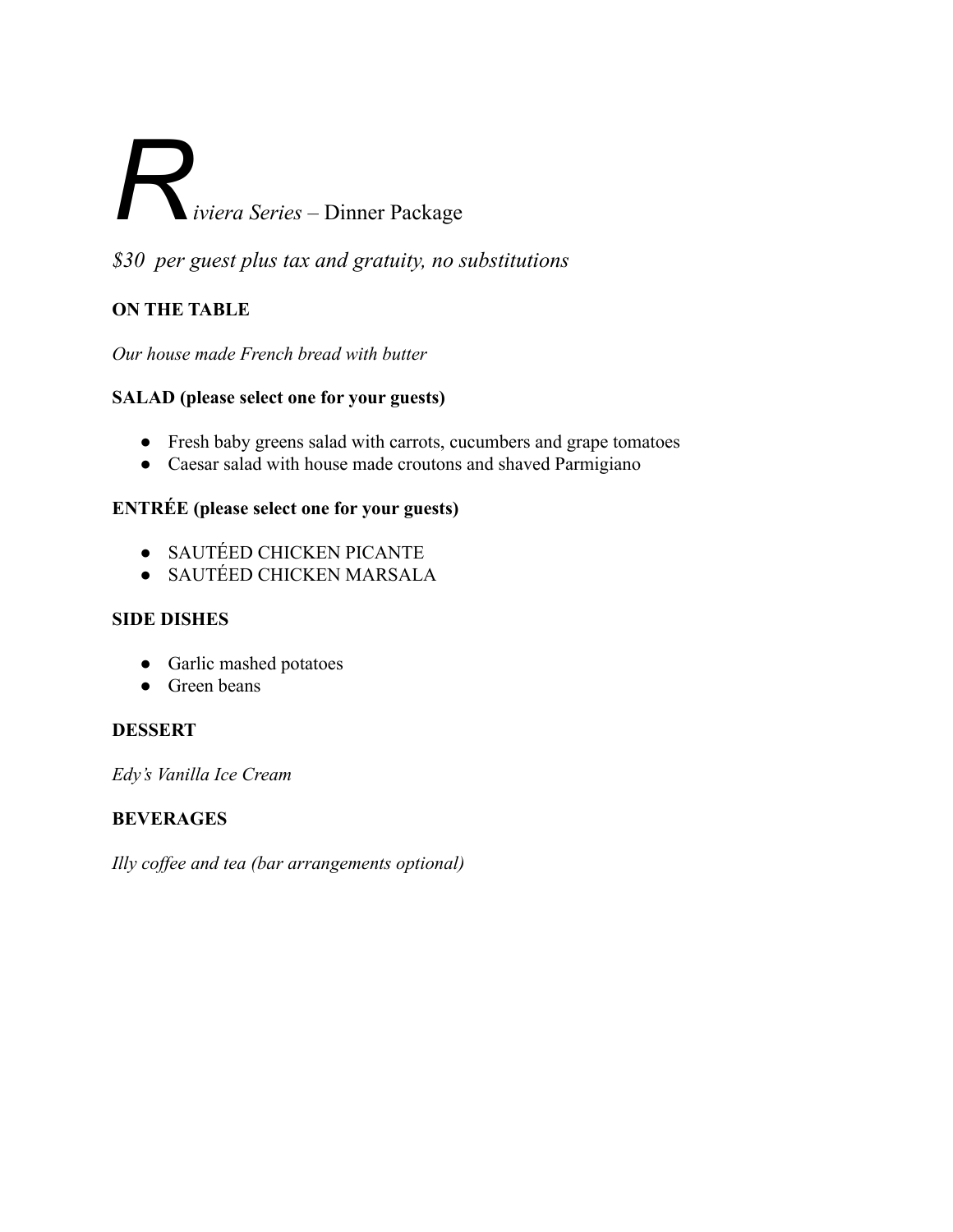# *Deville Series* – Dinner Package

*\$36 per guest plus tax and gratuity, no substitutions*

# **ON THE TABLE**

*Our house made French bread with butter*

# **SALAD (please select one for your guests)**

- Fresh baby greens salad with carrots, cucumbers and grape tomatoes
- Caesar salad with house made croutons and shaved Parmigiano

# **ENTRÉE (your guests will choose one)**

- ROAST PRIME RIB OF BEEF, PETITE CUT
- SAUTÉED CHICKEN PICANTE
- GRILLED SALMON

### **SIDE DISHES (choose one potato and one vegetable)**

- Garlic mashed potatoes
- Baked Idaho potato
- Broccoli, carrots and cauliflower
- **●** Green beans

### **DESSERT**

*Optional (please see desserts menu for pricing)*

# **BEVERAGES**

*Illy coffee and tea (bar arrangements optional)*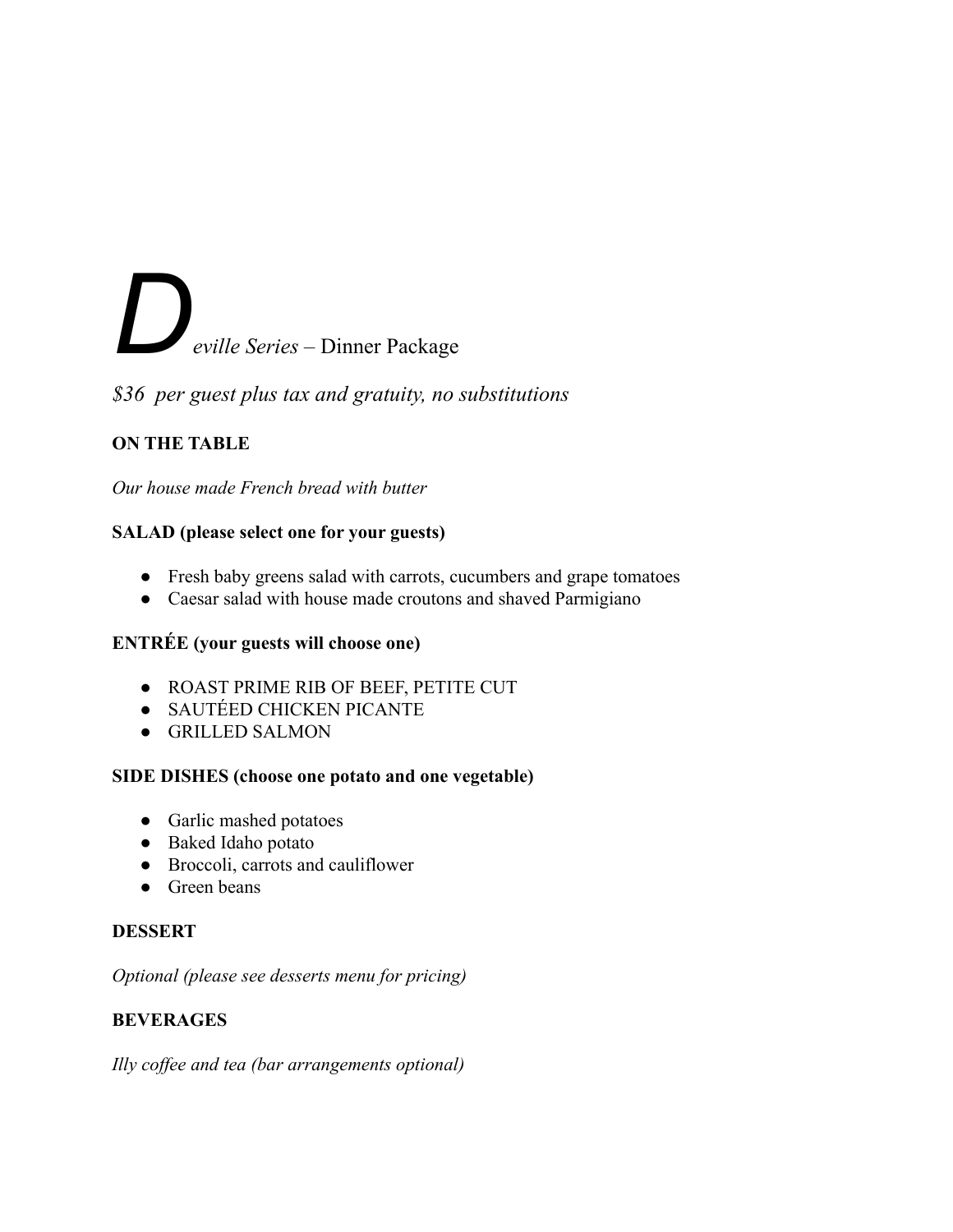# *Fleetwood Series* – Dinner Package

*\$48 per guest plus tax and gratuity, no substitutions*

# **ON THE TABLE**

*Our house made French bread with butter*

### **SALAD (please select one for your guests)**

- Fresh baby greens salad with carrots, cucumbers and grape tomatoes
- Caesar salad with house made croutons and fresh shaved Parmigiano

# **ENTRÉES (please select up to three options for your guests)**

- FILET MIGNON
- NEW YORK STRIP STEAK
- HOUSE CUT ROAST PRIME RIB
- *●* SAUTÉED CHICKEN MARSALA
- *●* SAUTÉED CHICKEN PICANTE
- *●* PAN SEARED CHILEAN SEA BASS
- *●* GRILLED SALMON

### **SIDE DISHES (select one potato and one vegetable)**

- Garlic mashed potatoes
- Baked Idaho Potato with butter and sour cream
- Broccoli, carrots and cauliflower
- **●** Green beans

# **DESSERT (choice of one)**

- *●* Tiramisu
- *●* Chocolate Mousse